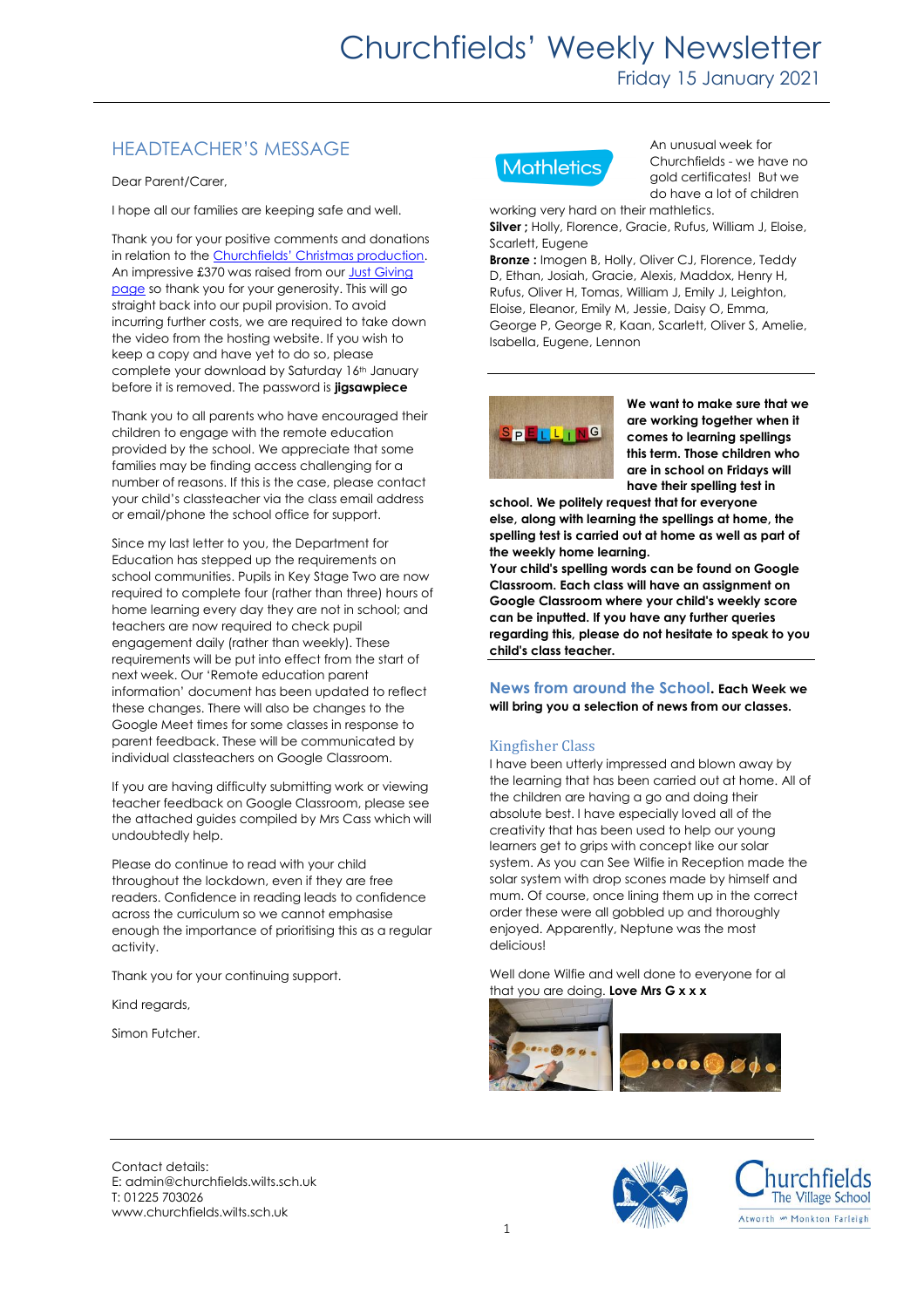# Robin class

I have loved seeing all the wonderful home learning you have done this week Robin class! You been so creative, drawing wonderful pictures and making different pieces of art work. It's been great to see all the maths and English being sent in too. Each day I can see your understanding improving and improving.

Keep up the positive attitude and well done for being such home learning superstars. **Miss Connelly**

# **Nightingales**



In school, and at home Nightingales have really impressed me over the last two weeks. Their organisational skills and focus have been marvellous. Congratulations to all of you for managing the IT so well. As their teacher I have been delighted with the standard of learning that the home learners have submitted. Please keep your learning to

bring in to share when we return - it would be lovely to make a huge display of it all! For those in school I have had nothing but praise from other staff about how well you are all getting along. It was fantastic to meet up on Thursday morning via Google Meet to welcome Marley (what an 'interesting' start to Churchfields!), have a chat and a laugh together, and sing happy birthday to Eleanor. Hopefully, we can schedule some meetings at times that allow the in-school children to join us too. Keep up the fabulous, positive attitude guys! **Love Mrs Liddiard x**



#### Penguins class (Y4/6 keyworker children)

looked at the imagery and metaphors in Pie Corbett's poem Six Ways to Look at the Moon and came up with their own version - one line each!

#### **Fourteen Ways to Look at the Moon**

**The moon is a silver ball dusted in lunar snow The moon is a silkworm's silk, wrapped up in a ball, lost for eternity**

**The moon is a glittering snowflake suspended in a black void**

**The moon is a banana crystallised in the freezer The moon is the eye of the Cyclops looking into the future**

**The moon is a piece of fluffy popcorn waiting to reveal what's hidden inside**

**The moon is a peeled orange, just waiting to be eaten**

**The moon is a marshmallow before it's been roasted The moon is a grey iris staring into the future The moon is a lost spirit trapped forever in a cage of rock**

**The moon is a silver skull stripped of everything it loves**

**The moon is a ghost in the sky, lonely and sad The moon is a golf ball on a voyage soaring through the galaxy**

**The moon is a dandelion flying alone in the crystal sky**

# Kestrel Class

This week Kestrels have been exploring the lives of different astronauts, improving their understanding of decimals, finding out about lunar and solar eclipses and modelling the phases of the moon with oreos! We were grateful for some supply teachers stepping into the classroom on Wednesday when some of the quizzes the children created on Tuesday were used for whole class learning. It was positive to have our first Google Meet and to see so many smiling faces. We swapped technical tips, but agreed we enjoyed using the Google Classroom, particularly the ability to chat to each other about the work we're doing. I've been so impressed with the positivity and resilience of the class, especially when the technology doesn't work quite the way you expect it to!

I particularly loved Ethan's writing, inspired by the Hans Zimmer piece Earth (part of the BBC 10 Pieces) **Letter from Space**

Not many people have seen what I see. Just a blue dot. So small. So far away. Big enough to fit in my hand. Earth, home. I never knew it to be so small. I feel different. An emotion I've never had before. It builds up inside of you. It makes you feel hollow just from looking at home. All the continents in one small area. I feel sad. Not in a way that would make my cry. I just feel hollow so far away from home. **Miss Ottner**

Contact details: E: admin@churchfields.wilts.sch.uk T: 01225 703026 www.churchfields.wilts.sch.uk